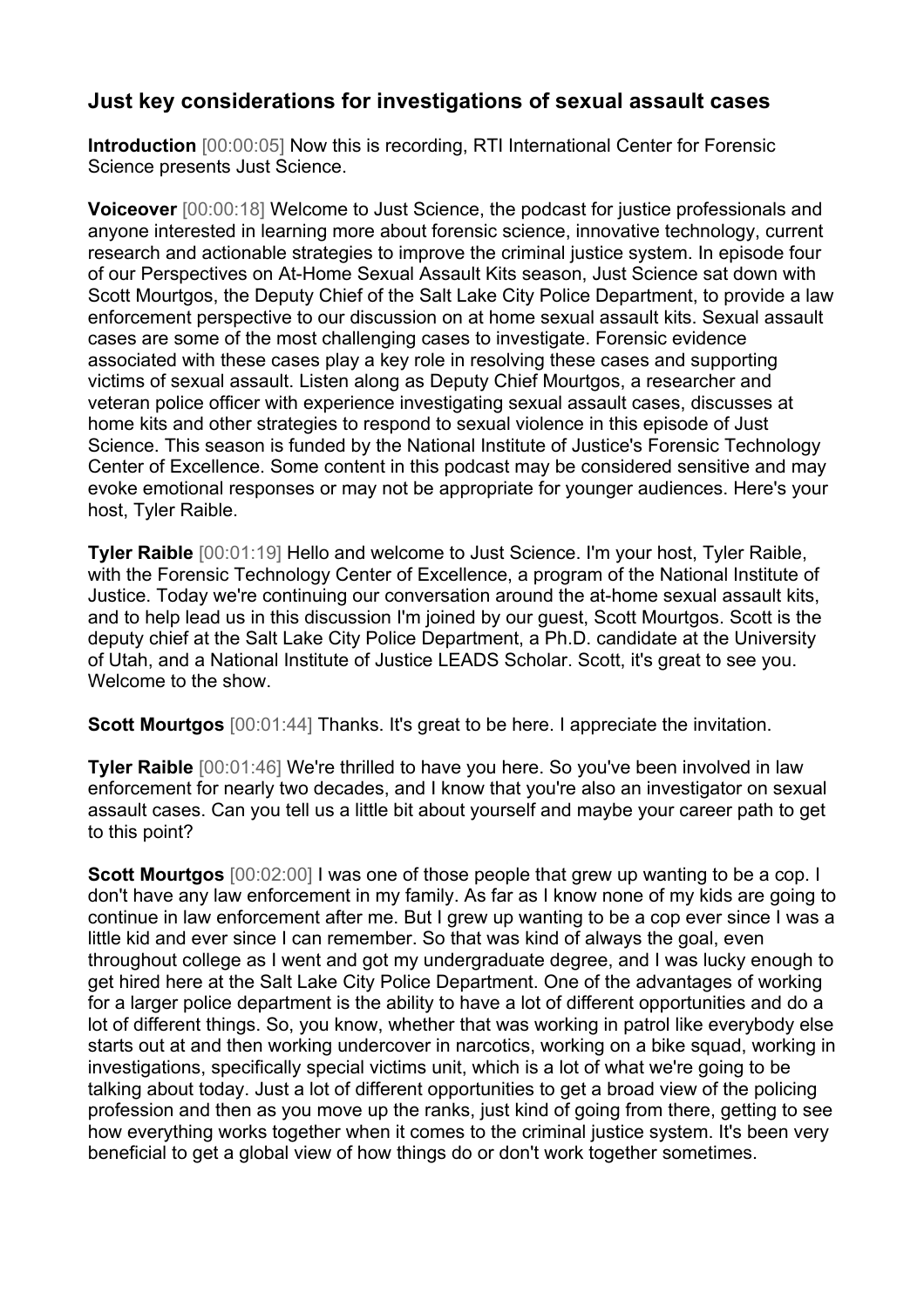**Tyler Raible** [00:02:56] Yeah, I can see where that kind of holistic approach could be really beneficial, especially in your current role. So I'd love to hear how you ended up in this discipline specifically, you know, working sexual assault investigation.

**Scott Mourtgos**  $[00:03:08]$  I don't remember specifically wanting to work in the special victims unit field when I first became a police officer. You know, the goal was always become a police officer. And then I was there and it was great. I was living my dream. But then as you work through patrol, you know, one of the great things about patrol is you're exposed to a bunch of different variety of situations, and you can kind of get a feel for something you want to have a bigger impact in. And fortunately or unfortunately, depending how you look at it, you know, I had the experience of responding to calls that dealt with child victims. And so that's initially what drove me to wanting to work specifically investigations in the special victims unit area. Some of the, if not the most vulnerable population when it comes to victimization. You know, I had a strong desire to work in that particular field and provide justice to child victims and so that's really kind of what drove me into the special victims unit. But then as I got into that investigative field, the way we do it here, and every agency is different, of course, but the way we do it here in Salt Lake City is, we don't separate out investigators from child crimes and adult crimes. You work both, right? So when it comes to sexual offenses, you'll work sexual offenses against children, you'll also work sexual offenses against adults. And so I naturally began working those crimes as well. My views on how to investigate these crimes certainly have evolved over the years. One of the moments that really stood out to me in my special victims unit career was a sexual assault case, was a young 18 year old female who was raped at gunpoint and working through that entire process, I'd had other sexual assault cases before that I worked, but at least in my experience, most of them got pled out if they were charged. Rarely did I go all the way through the process through a trial, but this particular case went all the way through a trial. And just seeing firsthand the difficulties personally for a victim that has to go through the entire process. Not only from the initial interaction with the patrol officer, but then interactions with me as an investigator. Then the multiple steps throughout the court process, whether it be a preliminary hearing, motion hearings and then finally culminating in a trial where, you know, the defense is going to ask these questions regardless of who the individual is, it's just how our system works, but seeing how difficult and the fortitude that is needed for a victim to go all the way through the process. It was really eye-opening to me, to be quite honest, and it had an impact on me. And in this particular case, the individual was convicted of the crime, and afterwards, you know, I went up to tell her congratulations, and I really admired her for what I saw her do to get to this point, you know, and she just immediately walked up to me and gave me a big hug, thanking me for all the effort I had put into it. It was one of those moments that you don't often get in law enforcement, where you get to see something all the way through and feel some appreciation from the person you were actually able to do something positive for. And it really had kind of an impact on me and how I do these cases and why I feel they're so important to handle correctly and improve upon when we can.

**Tyler Raible** [00:06:07] That's such an incredible story, and Scott, your position is fascinating because you have this experience as an officer and as an investigator, but you also have this academic component. I want to know a little bit about, you know, how did you decide to go down the Ph.D. route? And then can you tell us about what being a LEADS scholar is?

**Scott Mourtgos**  $[00:06:25]$  I actually get asked that question quite a lot. So, growing up, I didn't really enjoy high school all that much. I was a good student, always has been a good student. I've been blessed with that ability. I actually didn't think I needed to go to college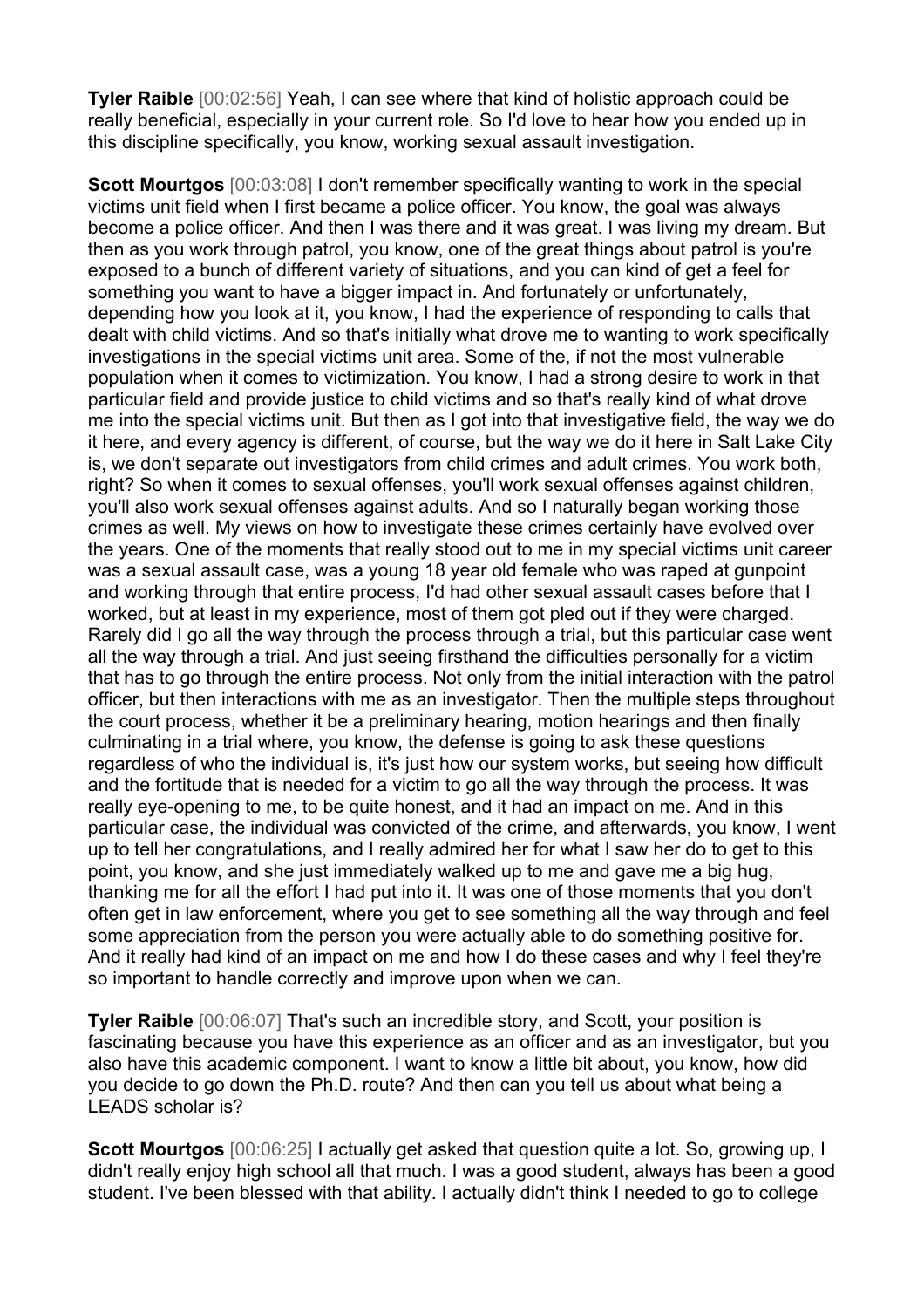because I wanted to be a police officer. But you know, you can't be a police officer until you're 21 and so I ended up going to college and getting into a criminal justice program at a local university here, and I just fell in love with school. Like, it just finally clicked for me. I enjoyed everything about it. I really enjoyed learning and studying what I specifically wanted to learn more about and study. Once I graduated and became a police officer, I always knew I was going to go on and get a graduate degree. So about 10 years into my career, I started a master's program in forensic psychology, and during that I had a really good advisor and ended up doing a research project that just really kind of turned me on to the research aspect of criminal justice studies. I just really enjoyed it. It's a lot like being a detective. I also really enjoyed the data analysis part of it. And so from there, I just knew like, alright well I'm hooked, I want to go do the Ph.D. route now. But it's been extremely advantageous not only for my career, but I think also for being a positive influence in the profession. Which kind of leads us to the LEADS scholar part of the question. The LEADS scholar program is through the National Institute of Justice where academically minded practitioners working with the National Institute of Justice to further research in policing. There is a history of policing research, but when it comes to the grand scheme of things, we know much less about what does or doesn't work in policing than we do in a lot of other academic fields. The LEADS program is trying to marry together a practitioner focus with a research focus, which I think is a really good idea because one of the things that drew me back into academia was is I would read some of these journal articles and look at and go, well that's a great study, but that's not what I recognize as my reality being in the field, doing this work. And so I think if you can bring a practical viewpoint to the difficulties of law enforcement and how that aligns with different theories and assessments of what works and doesn't work, I think it is only better for everybody involved in that particular field.

**Tyler Raible** [00:08:33] Yeah, I love that. One of the things that the Forensic Technology Center of Excellence really focuses on is that transition from research to practice. So I assume that being a researcher who is fully immersed in the field of study itself probably gives you a really robust understanding of the gaps. Is that fair to say?

**Scott Mourtgos** [00:08:50] Yes, I would say that's fair to say. I think often policymakers want to advance a certain policy because they believe that's going to solve problem X, Y or Z. And it's all very well-meaning, but if they're not in the weeds of how a certain process actually works, it's very easy to look over, well, it's not going to work because of this reason, or it's not going to work because of this reason. One of the examples I can give you is, you know, several years ago, locally it was mandated to move to a mandatory sexual assault kit processing policy, whereas before it was left up to the discretion of the detectives. My views on this have evolved over time for reasons we can talk about. I do advocate for mandatory testing policies at this point, but at the time when this was being set up initially, some of the pushback that was given was is well, that's not going to increase arrests because the presence of DNA or the absence of presence of DNA doesn't prove a case one way or the other. It was being pushed forward as a solution to increasing arrests and prosecutions for sexual assaults and in my view, that wasn't the solution. It was a solution to other problems, but it wasn't a solution to increasing arrests or prosecutions and luckily, I had the academic skills to be able to evaluate that policy afterwards, and that's what we found. It didn't really make a change, which is good in and of itself, though, because now we know, OK, well, this is advantageous for other reasons like linking cold cases together, which I think is the primary reason at this point why I strongly advocate for mandatory policies, but if you want to move the needle on additional arrests and bringing justice for victims with sexual assault offenders or increase prosecutions, that in of itself is not going to move the needle. At least it didn't in our experience, as well as other areas that have studied that same policy move.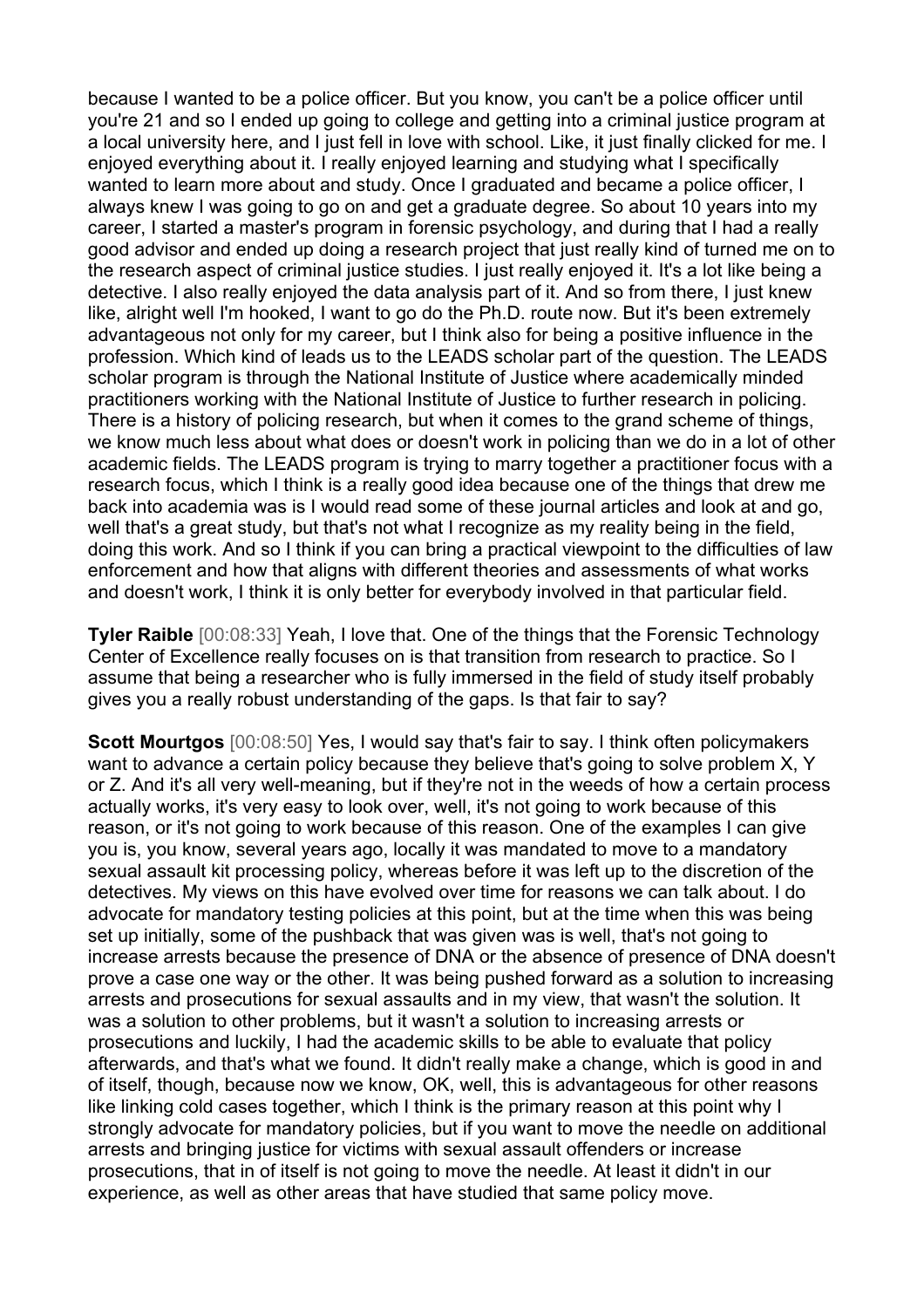**Tyler Raible** [00:10:35] Scott, correct me if I'm wrong, but I think that Cuyahoga County was one of the regions that saw an increase in kind of making connections with the cold cases. But it sounds like that's not necessarily, as you put it, moving the needle for new cases is that correct?

**Scott Mourtgos** [00:10:49] It certainly wasn't in our experience and in the other studies I've seen as a prospective tool, they have found the same thing. It just really didn't make a difference one way or the other. If anything, it actually depressed some of the metrics by which we would hope to improve upon, such as arrests or whatnot because once you flood the system with all these additional test kits and cases moving forward in the system, if you don't staff and fund everything else that goes along with that, whether it be crime lab, investigatory resources, policing resources, et cetera, the system quickly becomes overwhelmed and people can't keep up with that particular volume. With the Cuyahoga County experience, Dr. Rachel Lovell is involved heavily in that particular area, and I've had conversations with her about this because they had a different experience than we did and, you know, from our conversations, I think there's specific reasons for that. And we have had success here linking old cases together through this mandatory process, which again, I think is well worth the effort and the resources to make mandatory testing policies a reality. But if we're looking to move the needle on future cases, it takes much more than simply saying we're going to test all sexual assault kits moving forward.

**Tyler Raible** [00:11:59] Excellent. Thank you. We actually had Dr. Lovell and Mary Weston, both of Cuyahoga County, on the show to talk specifically about their test all approach and it was fascinating to hear, but there's been this increase and there's a lot of talk around this concept of an at-home sexual assault evidence collection kit. It's a publicly available kit, not associated with a hospital or any sort of medical facility. And in this season, we've been calling them at-home sexual assault kits or at-home kits. Before we really dive in, could you share a little bit of your perspective on these at home kits?

**Scott Mourtgos** [00:12:30] Yeah, from an investigative perspective, I remember when I first heard about it. It really kind of took me back. I really couldn't understand where the idea for these would be coming from. And, you know, I'm looking at it from a particular perspective, and I'm sure there's perspectives in which people see these as being advantageous, but if I'm looking at it simply from an investigative standpoint, I see them as extremely problematic for several reasons. The most significant reason from an investigative standpoint is we simply can't use the results from them in the investigation process. I mean, there's a very defined process for biological evidence being collected, being packaged and stored correctly and being passed through from the SANE nurse that collects it, to the police department that is then receiving it, to the crime lab, who then tests it, to the worker within the crime lab that then ostensibly is going to put it on the CODIS database. Every step has to be accounted for and it has to be done in a particular way in order for it to be used in a court process. If any of those steps along the way aren't meeting the standards for which has been set, we simply can't use it. And so it's giving victims of sexual assault, in my opinion, a sense of false hope where they're thinking, I'm collecting this evidence and it can be used in the process for holding a perpetrator accountable and it simply cannot from an investigative standpoint, and so I do see them as extremely problematic,

**Tyler Raible** [00:14:00] Scott I definitely appreciate the clarification, and as a point for our listeners, Scott, you and I are going to be using the terms victim and survivor kind of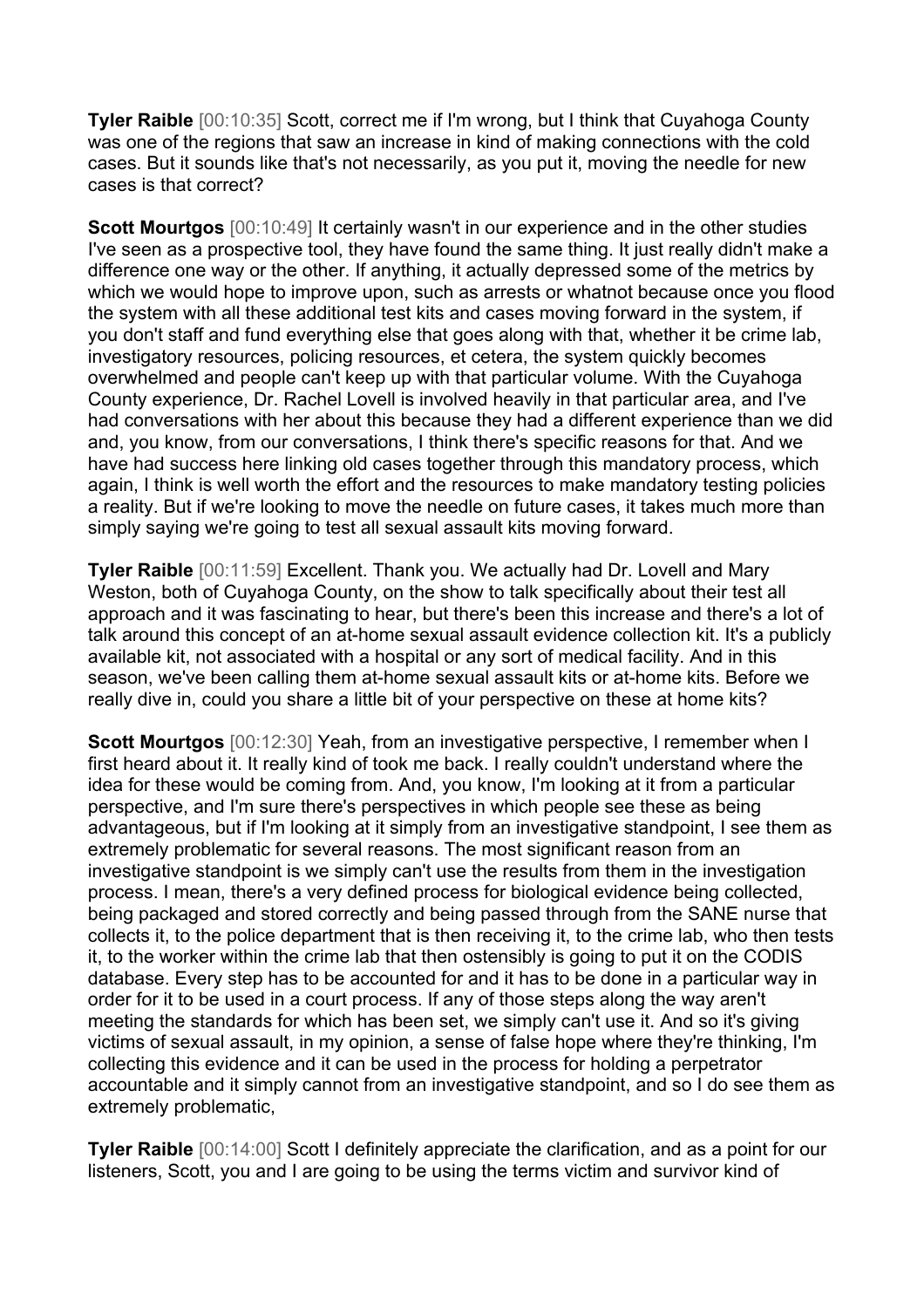interchangeably. So from your perspective, then what would you consider to be a major difference between an at home kit and the one that somebody would receive at a hospital?

**Scott Mourtgos** [00:14:20] Well, as far as the specific differences between - I know home kit and one that's used at a hospital as far as the actual collection aspect of that, a SANE nurse would probably be able to speak to that more thoroughly than I can, but I can tell you the difference between those two from my perspective on the receiving end as an investigator from that. It's not simply about obtaining some swabs for DNA evidence or other sort of biological evidence that we could use in an investigation. There's much more to us receiving one of those kits in the investigative process than what we use them for. It's not just about obtaining biological evidence, and as I stated before, even if we were to obtain that biological evidence from an at-home kit, we wouldn't be able to use it in an investigative capacity anyways. But beyond that, SANE nurses will speak with the victim in the case, right? Those statements that we get during that medical interview helps inform our investigation moving forward. It's not we just get a box and then send it off to a crime lab. We actually get an actual report which details events leading up to the assault, what occurred during the assault, what occurred after the assault, and that very much informs our investigation as we put it together moving forward and what we need to follow up on. It also documents injuries well beyond biological evidence. Injuries such as bruises, lacerations, contusions, what have you on extremities, but it also can include injuries to the genital area that can't be seen unless a medical exam by a medical professional is actually done. And you know, case in point, the case that I told you about at the beginning of this podcast about my experience going all the way through with this victim through a trial, I very much credit the SANE nurse that testified in that trial as really sealing the conviction there because of how they were able to speak to injuries to that genital area that we never would have known about or even been qualified to discuss, quite honestly, because I'm not a medical professional. It was extremely powerful testimony, which is another reason to have a SANE nurse doing this collection process rather than simply an at-home kit, because then they can come in and testify to the medical aspect of what they're finding and then passing on to us in the investigative process.

**Tyler Raible** [00:16:34] To me, it definitely seems like a properly collected kit is of paramount importance in the investigative process. And you mentioned that it does allow the SANE, the sexual assault nurse examiner, to provide some expert medical testimony. What other roles does the kit play in the investigation of a sexual assault?

**Scott Mourtgos** [00:16:53] So it's not only just about evidence collection. Now certainly that's a primary concern of mine as an investigator, but I also recognize there are other aspects that are important well outside of the actual investigation itself. There's health care provided during these examinations. There are concerns often from victims about obtaining a sexually transmitted disease, possibly getting pregnant from the assault, depending on how it occurred, and then at least locally, I would assume it's similar in other parts of the country that I can only speak for here locally, when a sexual assault kit examination is done in the hospital with a SANE nurse, there is also a rape recovery victim advocate provided at the same time to assist the victim during this, you know, obviously traumatic period and providing additional follow up resources for counseling or what other help they might need to start moving through this process and dealing with the trauma that's come along with this particular incident.

**Tyler Raible** [00:17:50] Yeah, it really echoes a lot of the sentiments that we've had from other guests where this network of trust and having supportive people around you really, really helps with the healing process and with victim engagement and law enforcement. So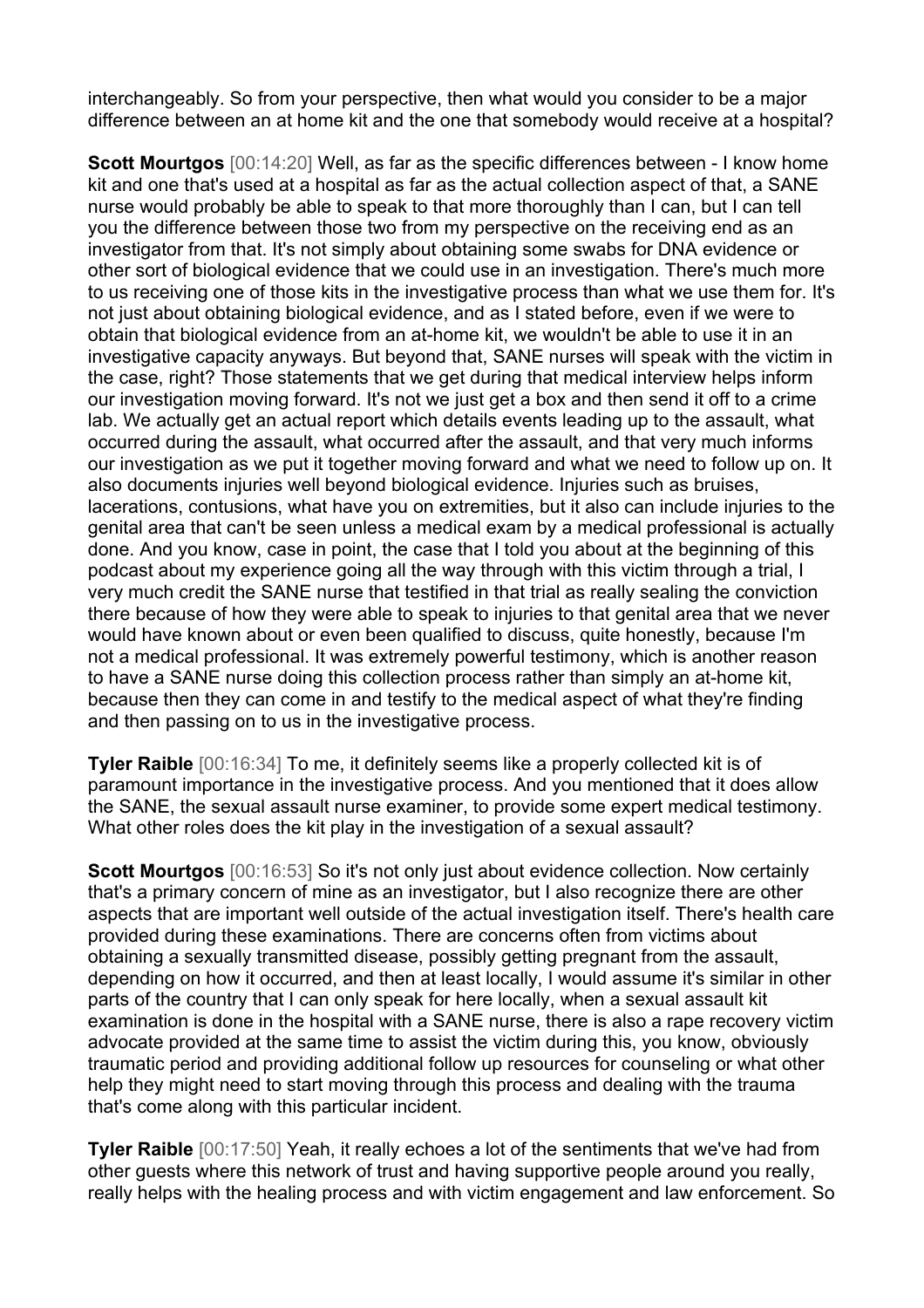if a person were to have an at-home kit done, what complications might this cause for the investigation itself?

**Scott Mourtgos**  $[00:18:11]$  It's hard state the amount of complications that it would cause. I mean, certainly there wouldn't be any blame conveyed. I mean, we would certainly take that kit and book it into evidence. But unfortunately, that's probably where it would stay. The crime lab has very strict policies about the evidence it can and can't collect, and if it's not coming from a certified individual that is qualified to collect biological evidence in a manner that is forensically sound and not introducing contamination, whether on purpose or inadvertently, they're not able to accept it because the chain of evidence has been broken at that point. We cannot account for every step from collection to crime lab. We cannot account for that evidence during that entire period. So not only would the crime lab not be able to accept it, it certainly would not be qualified for being entered into the CODIS system to look for possible DNA matches, which is very strictly regulated. So again, while we would take it and certainly be understanding of how that occurred, it really, from an investigative standpoint would not be useful to us. And one of the problems that arises with these sorts of issues is that the evidence collected during a sexual assault kit examination, it's transitory in nature. We can't go back and get that evidence again just because of the realities of how bodies heal, and biological evidence operates. So locally here, typically, what we tell victims is as long as you report to a hospital within five days of the sexual assault, there's exceptions to this obviously, given certain circumstances, then we can still conduct a sexual assault kit examination. But once it's passed that five days, unfortunately, we can't go back and redo it. We can't go back and get that evidence that could be the driver behind us being able to move forward, holding somebody accountable for the assault.

**Tyler Raible** [00:19:59] There are a couple of things that you mentioned that I want to dive into a little bit further, if that's OK. You mentioned chain of custody. What is chain of custody and why is it so valuable?

**Scott Mourtgos**  $[00:20:08]$  I mean, in its simplest form, the chain of custody is just this idea that in order to be able to introduce something in court, we have to be able to account for it from the collection point along the entire way and be able to attest to the fact that no one has somehow contaminated that evidence, whatever that evidence is, whether it be biological evidence or otherwise. And so that's the idea behind chain of custody. From the point of obtaining the evidence, which again, it's not just obtaining it, it needs to be obtained in a certain forensically sound manner to reduce contamination at the collection point, which again, why it's so important to have a sexual assault nurse examiner do this rather than the at home test kit, but from that point of collection all the way to it being introduced in court, whether that be an investigator taking it out of evidence and taking it to the crime lab, the crime lab opening up the kit and doing what they need to do as far as testing procedures go and then resealing it. If we can't account for that every step of the way, we can't say that we know this is uncontaminated evidence. And if that's the case, the court will not allow it being introduced as evidence.

**Tyler Raible** [00:21:13] You did mention that CODIS eligibility does kind of come into play. Is the chain of custody kind of part of the determinant of CODIS eligibility? Or is it the quality of the sample collection? What's the kind of driving factor here?

**Scott Mourtgos** [00:21:27] So I'm not going to be able to give you every single point as far as the actual eligibility factors, because there's practical considerations, which we're talking about the chain of evidence and then there's also markers within the sample itself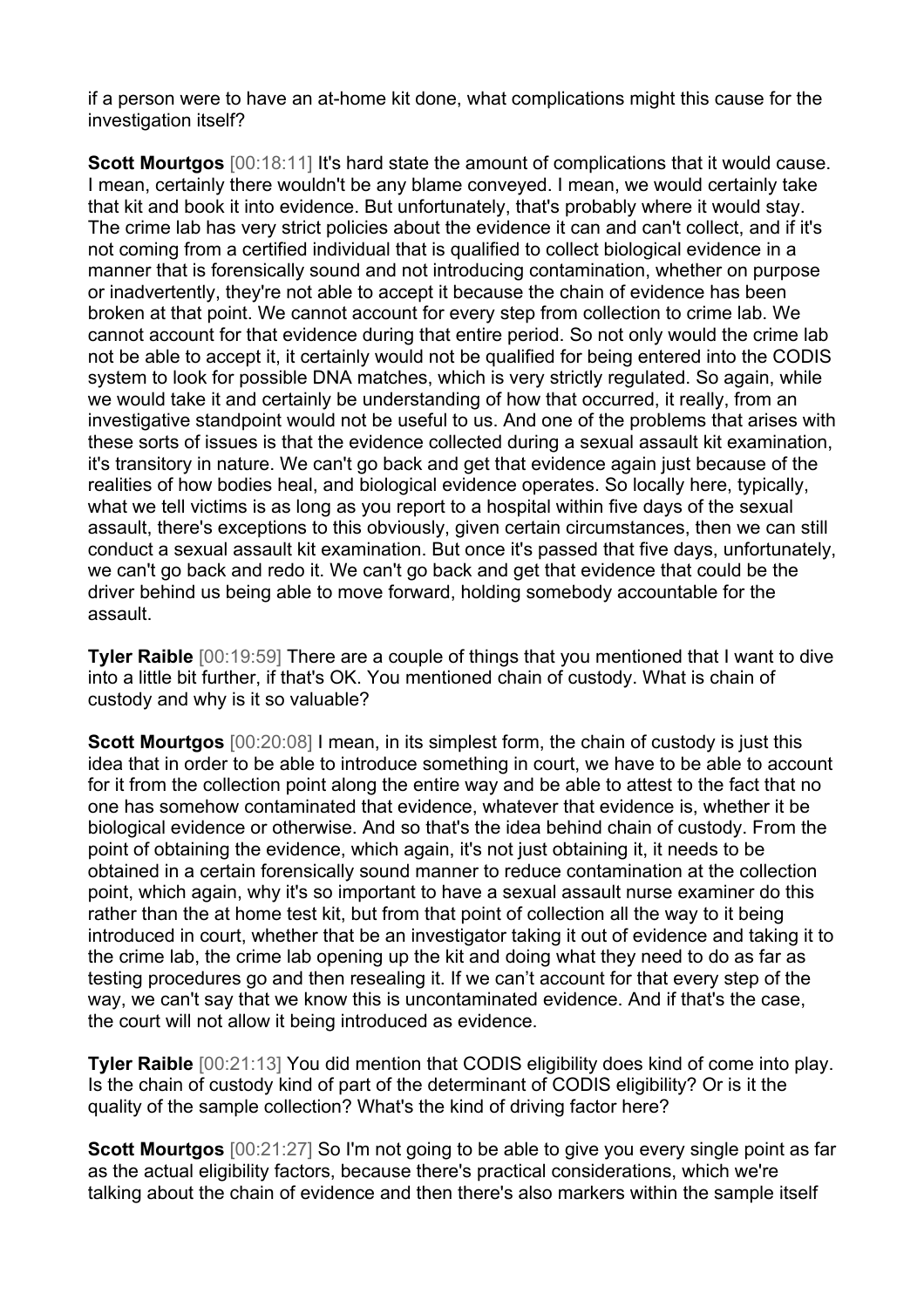that determine whether or not the crime lab will actually place it into the CODIS database. But one of the practical considerations that's made when determining whether a sample can be placed on CODIS or not is whether the DNA profile that we're entering into CODIS is from a known sample and the way that we're able to determine it's from a known sample, is it being collected by a qualified person to do it in a forensically sound manner, and then being able to track the chain of evidence all the way to the point where it's submitted to the crime lab and then put up on to CODIS.

**Tyler Raible** [00:22:07] Excellent. Thank you for the clarification. I was hoping you could tell us a little bit more about the investigation process kind of top down, start to finish how it looks.

**Scott Mourtgos** [00:22:15] Sure, I'd be happy to. You know, obviously there's idiosyncrasies to every investigation, but I'll give you the broad general outline here and also recognizing police departments are different based on size, right? Like I work for a fairly large organization of around 600 officers, so we're very specialized as far as what we do, whereas in a rural police department, maybe five officers, that officer is going to do all of what I'm talking about here and not specialize it out to detective units or whatnot. But the way we handle it here locally is that typically when somebody calls and makes a sexual assault report, their first interaction is going to be with a patrol officer. The patrol officer is the one that gets dispatched to the original call, and they'll go speak with the sexual assault victim and just get a very preliminary statement. Like what we've trained our officers to do is not dive into the well, what about this? And what about that? And what about that? Because of problems with memory recall following a traumatic incident like that and what they're going through at the time, we don't want victims to feel like they're being pressured to answer every minute detail. So we've trained our officers to just get a very general outline of the allegation and then also focus on what we call the three S's: the scene, suspect and safety. Is there a scene we can go to, to collect evidence beyond the sexual assault kit that will be collected by the nurse examiner? Is there a suspect that we can go get hands on right now? Not always, but typically speaking, the sooner we can get hands on a suspect, the better chances we have of resolving this case, which is the case in most investigations in my experience. And then also we want to make sure they're safe returning back to wherever they came from. Do they live with the suspect or is an acquaintance where we're not worried about having the victim go home? So that's what the patrol response is. Then they'll write up the report. Sexual assault kit examinations can take up to five hours sometimes, and so typically the SANE nurse will call back to our police department when it's completed and either the same officer if they're still on or a completely different officer if shifts have changed, will go get the sexual assault kit and book it into evidence. When the initial officer writes up the report, it then gets forwarded to our special victims unit. So a detective will be assigned from our special victims unit, which will then do two things, they'll read the police report and they'll also read the report from the sexual assault kit examination and at that point, they'll also reach out to the victim to come in for a much more thorough, in-depth interview after they've had some time to kind of work through some of the processing of what had occurred. Based on what that interview brings out, there'll be other interviews done regarding how many other witnesses there are, also interrogations if we can grab a suspect and have an interview in that manner. The kit will also be submitted to the crime lab for serology as well as DNA analysis and then, depending on what evidence comes back from all of these things going on, there might be additional follow up, there might not, but when it's all done, then the detective will sit down with the prosecutor at our local district attorney's office, review the case with them, and then the prosecutor will make the determination of whether they're filing charges or not. That's the basic outline from start to finish.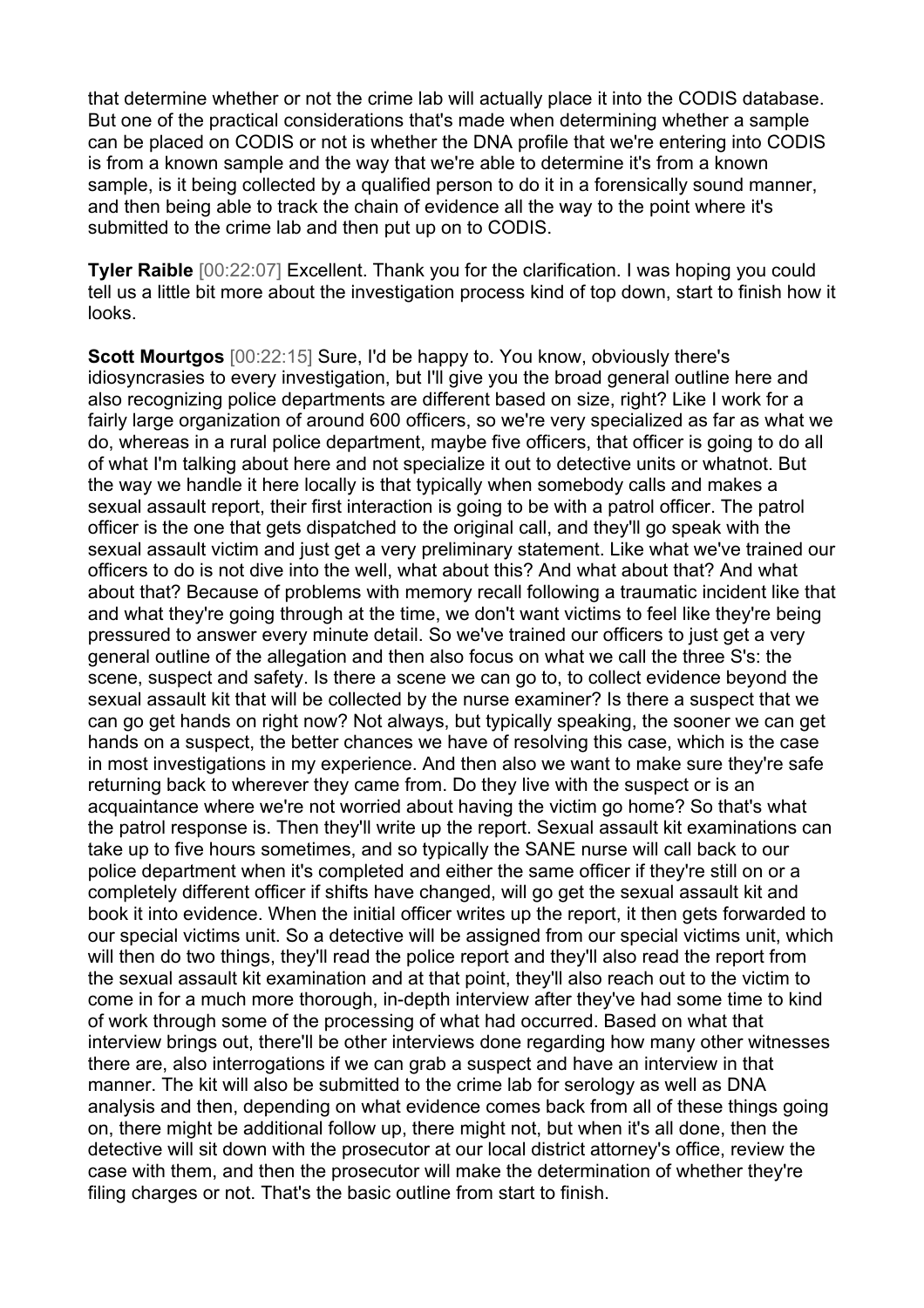**Tyler Raible** [00:25:07] From your experience and your perspective, is there anything that law enforcement agencies can do or should be doing to engage with sexual assault survivors or even the public in general about any options they might have if they used an at home kit? Or do you have any advice that you would offer someone who's used an at home kit and doesn't really know what to do now?

**Scott Mourtgos** [00:25:27] I would say this, as far as someone who's used an at home kit or if one was used, still make the report to us as soon as possible. If too much time hasn't gone by, we still might be able to have an official sexual assault kit performed. Obviously, circumstances are going to dictate that, but I would still say the sooner you can contact law enforcement, the better chances we have of collecting the evidence we need to be able to move forward in the investigation. And then I think it's also important because I think one of the ideas behind a stay at-home kit is that some victims don't want to speak to law enforcement, which I understand. You know, I fortunately, have never been in that circumstance myself. I can imagine a world in which I would not want to talk to law enforcement after that happened to me, either. So like, I get that and our agency gets that and Utah actually has the ability for a no report sexual assault kit to be obtained from a SANE nurse. So a victim, if they don't want to speak to a law enforcement officer for whatever reason, they can still go get a sexual assault kit done. They can go to the hospital, a SANE nurse will come out, collect the evidence, they'll still call the police department and turn the kit over to us because we need that for the chain of evidence and then, let's say one month, two months down the road, the victim decides, you know what? I do want to move forward with this case, then they can call us at that point, but we have the evidence to move forward. Whereas two months down the road, if they didn't go get that done, we can't go back and obtain that evidence. So again, time is of the essence when it comes to sexual assault kit collections. So regarding what law enforcement agencies can do, you know, several years ago where this really became a topic here locally, and this is when the move to a mandatory sexual assault kit testing policy was enacted here, it did make our agency take a real hard look at what are we doing? What could we be doing better? You know, I think often blame is laid at law enforcement's feet for some things, and rightly so in some circumstances, but I do also think that, you know, there are other parts of the criminal justice system that need to be tweaked in order for better success in these cases to occur. In my personal view, specifically, that's at the prosecution level. But that's another conversation. But in that review, we did recognize that you know what? There's one specific area where we really could be doing better. And what we noticed is when you're working sexual assault cases, one of the biggest problems that we have in being able to move forward with the case is after that initial patrol interview, we have a high turnover rate in victims engaging with the process. They either tell the detective that they don't want to move forward with the case, or they simply just won't answer the telephone calls or knocks on the door. And there's a whole host of reasons for that. You know, there's no blame being placed here. I can understand why that might be the case. But as we started looking at our own agency and why that might be occurring, because we were seeing a lot of turnover in victim engagement at that - directly following that initial interaction with a patrol officer, we realized some of the reason that was occurring is because of the type of interactions that were occurring at that initial level. Patrol officers, if they respond on a robbery call or a burglary call, or any other sort of call, like they want to know about every specific detail about what happened and when questions are asked in a very direct manner, it can really come across as accusatorial sometimes, especially to a sexual assault victim who just went through this horrific ordeal. Their mind isn't quite right at that moment in time and so they're just giving the officers their best response in that moment, which might not be a direct representation of reality of what happened during the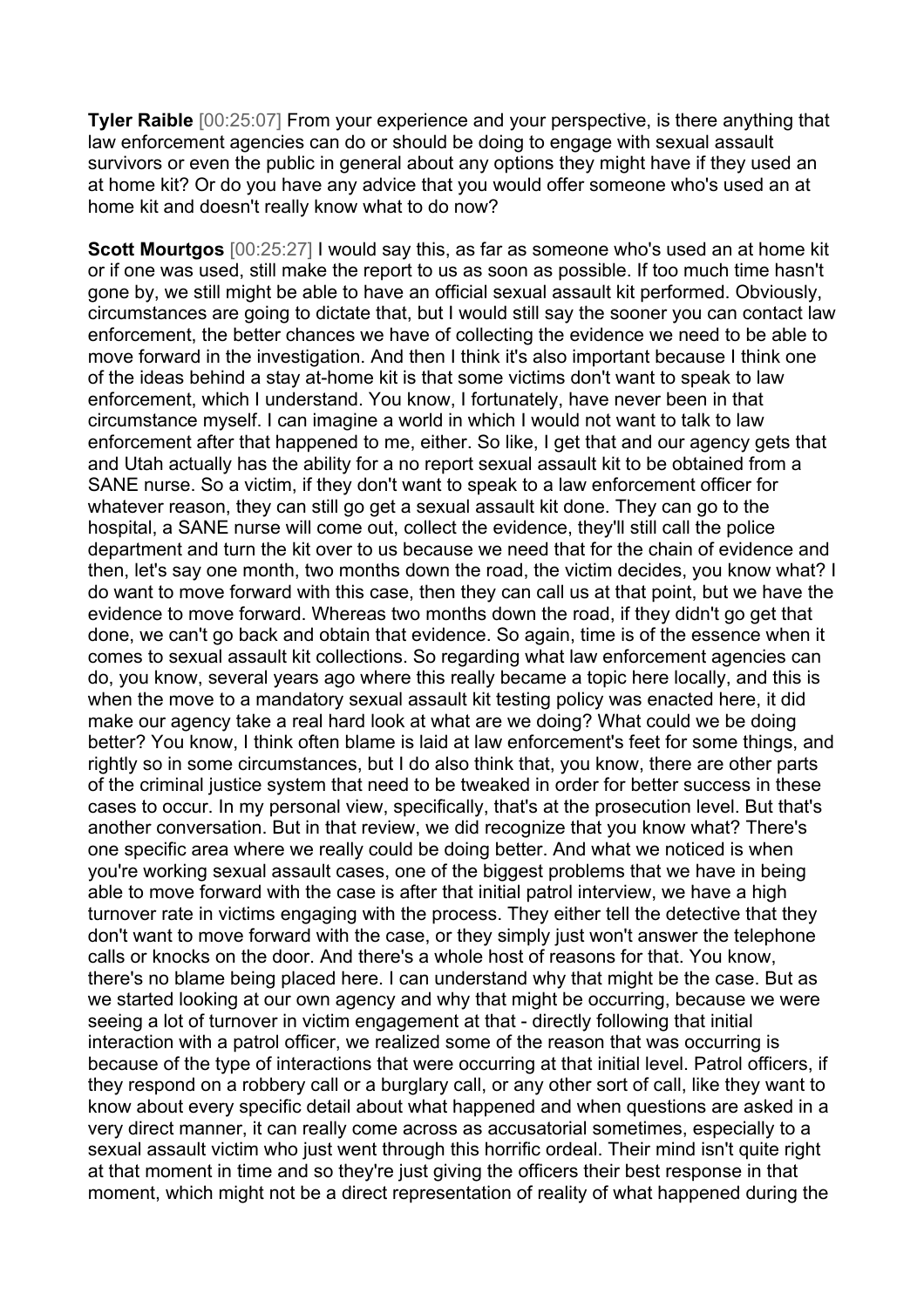assault, which, you know again, is not their fault, but then that comes off as well, that doesn't make sense to the patrol officer, so they keep diving into it more and more and more, and it just becomes very accusatorial and we saw that over and over again. So myself, along with a colleague, put together a training program, and we trained our entire police department across four months, saying, this is what we want from our initial patrol response. When you make contact with the victim, express empathy, right? I'm sorry this happened to you. And then just to ask them simply open-ended questions. Tell me what happened and then just let them tell you what comes to their mind about what happened. We don't need to get into the minute details that will come out during the investigatory process with a follow up interview a week or so down the road with a detective that's specifically trained on trauma informed interviewing practices. And then again, the three S's: the scene suspect and safety. That's it. That's all we want you to do when you're having this initial interaction. And our hope was that this would lead to better interactions where a victim didn't feel like they were being accused of doing something wrong or maybe being dishonest and I think importantly, if an agency decides to do this, you use specific examples from your own agency, which is what we did. We combed through police reports and took excerpts out of questions that were asked of victims by our patrol officers and when you put it up on a big screen and say, this is what was asked. It's really kind of an aha moment for officers as you start talking to them about it and they get it where in the moment where they're just doing what they've always done, it might not register with them. And so we were able to train our whole department. We ran an evaluation, which has now been published in journal Criminal Justice and we saw a 32% increase in victim staying engaged in the process following that initial interaction with patrol officers. Now, obviously, turnover is still higher than we would like, and so we're always looking for ways to do things better but, you know, a 32% increase just based off a simple intervention, a fourhour training of this is how we want you to talk to victims of sexual assault, it was was really substantial for us here.

**Tyler Raible** [00:30:51] Yeah, Scott, you're right. That 32% is a - that's a huge number. And I was reading through the article this morning and I thought it was fascinating how it was kind of a direct application of applying trauma informed interaction, you know, based on the initial contact. I was a little curious, could you tell us a little bit more about the training program that you developed? So what kind of coursework did you include? What did you - I mean, you mentioned that you were showing, you know, some interactions on a big screen, but what else were you going over? What kind of topics were included in the training?

**Scott Mourtgos** [00:31:20] Yeah, so one of the things that we really wanted to hit home on is, is everybody needs to get out of this mindset of the stereotypical sexual assault. The stereotypical rape where a woman is thrown down in some back alley somewhere and raped by a complete stranger. Does that occur? Yes, it occurs, but that is by far the minority of what sexual assaults are. But I think, you know, in general, that's what people have in their minds when it comes to a stereotypical sexual assault. So, you know, we open up the training with a case review of an incident from our own department that, just based on the initial statement, most cops are going to look at and go, no, no way. And then we walk them through the investigation step by step by step and show how every single concern that they had based off of that initial statement because of a poor interaction between an officer and the victim, was explained and was explained correctly throughout the investigation process and like yeah, this happened, and we have incriminating statements now from the suspect and was eventually charged and prosecuted and convicted of this crime. And so we try to set up this environment of you cannot make an accurate assessment of whether this occurred or didn't occur based off of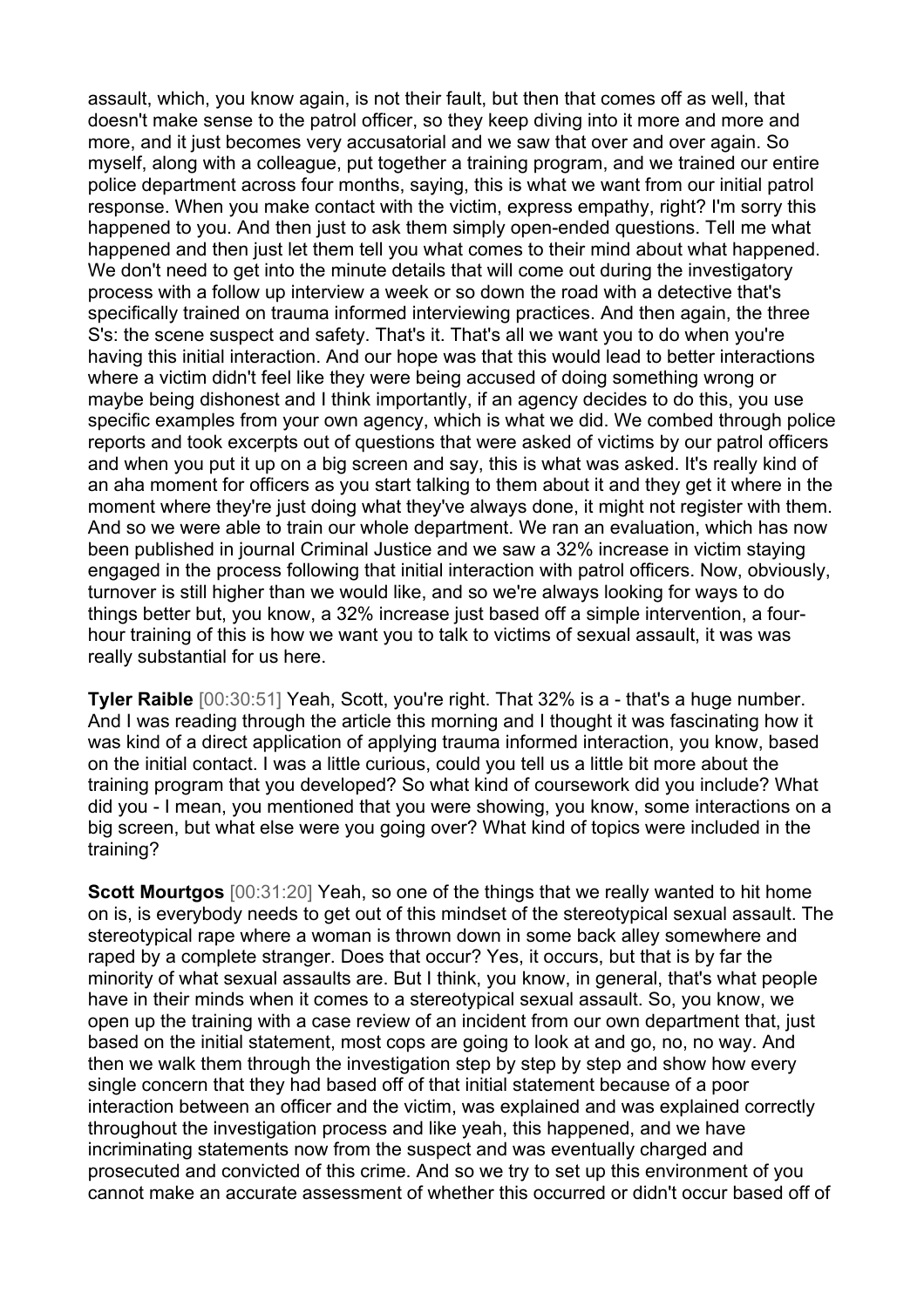that initial interview. So just get that out of your mind. And again, I think it's important that we're using circumstances specifically from your own department because it makes it much easier to buy in and see what we're doing here locally. And then we go through what are perceived as paradoxical responses from victims in these cases time and time again, which it took me a good year of being a sexual assault investigator to start recognizing myself like, this happens all the time. If this is happening all the time, is it really paradoxical or is this the norm, right? But if nobody's ever explained that to somebody, they're not going to know that. And then we also try to find a way in which we can explain why you would be seeing these responses in a way that makes sense to officers. And so we compare the responses you see from victims of sexual assault to the responses in the cognitive and behavioral reactions that officers experience during deadly force encounters and how they're extremely similar. And that puts it in a context that makes sense to officers. At least it did here when we did our training program. And then we walk through why it's important to use open ended responses and why you don't want to start coming across in an accusatorial manner and this is the way we want you to conduct yourself during this initial interview and then walk through that entire process. You know, we didn't shy away from the fact that, you know, we had some pretty startling interactions with our own department to go over with them. Which again, you take 10 steps back and look at it two years down the road, you're hard pressed to find an officer, including the officer that had that interaction, which we all reached out to them before to make sure they're OK with us sharing it, can't really justify two years after the fact being removed from the moment of it. And so those are all the topics that we really tried to hit on. And again, it was successful.

**Tyler Raible** [00:34:09] For those of you listening at home, the article is "Improving victim engagement and officer response and rape investigations: A longitudinal assessment of a brief training." It's in the Journal of Criminal Justice. I highly recommend to go out and read it. It is fascinating just to really see the impact that this trauma informed training had. And I know that part of our listenership includes a significant amount of law enforcement professionals. So, Scott, do you have any suggestions for other investigators or law enforcement personnel on how to implement trauma informed practices when engaging with survivors?

**Scott Mourtgos** [00:34:41] I think first off, there needs to be an honest self-assessment. Now, to be fair, we were forced into an honest self-assessment of what was occurring, which is frequently the case. Hindsight is 20/20. Ideally, we would have done that ourselves before we were dealing with the issues that we were dealing with. And I think just being open minded to new information and new education. Policing is an ever-evolving field. I've been doing policing for about two decades now and I look back to how I policed even as a patrol officer 20 years ago, to how policing as a patrol officer now has changed in just a short amount of time I've been doing this profession. It's constantly evolving, and we have to be willing to accept that as time goes on, we learn more about how to do things better and being open to that. Like, if we're having these negative experiences, nobody's doing it maliciously. I mean, at least hopefully, right? Nobody's doing this maliciously. Just recognizing that we could be doing this better is not a criticism. It's just making sure you're providing the best service and the best chance at justice for a very vulnerable set of victims who very rarely get justice. So if we can improve that even by a few percentage points, we're doing something good, we're doing something worthwhile and we should be looking to continue to do that. And I think the other take home is, is that education works, right? I mean, you have to have that self-assessment. I do think it's important that the education component, the training component comes from a trusted person within the department. I do think that's something we had going for us. It wasn't some outside company coming in, and I'm not saying that that's a bad thing, but I do think there's a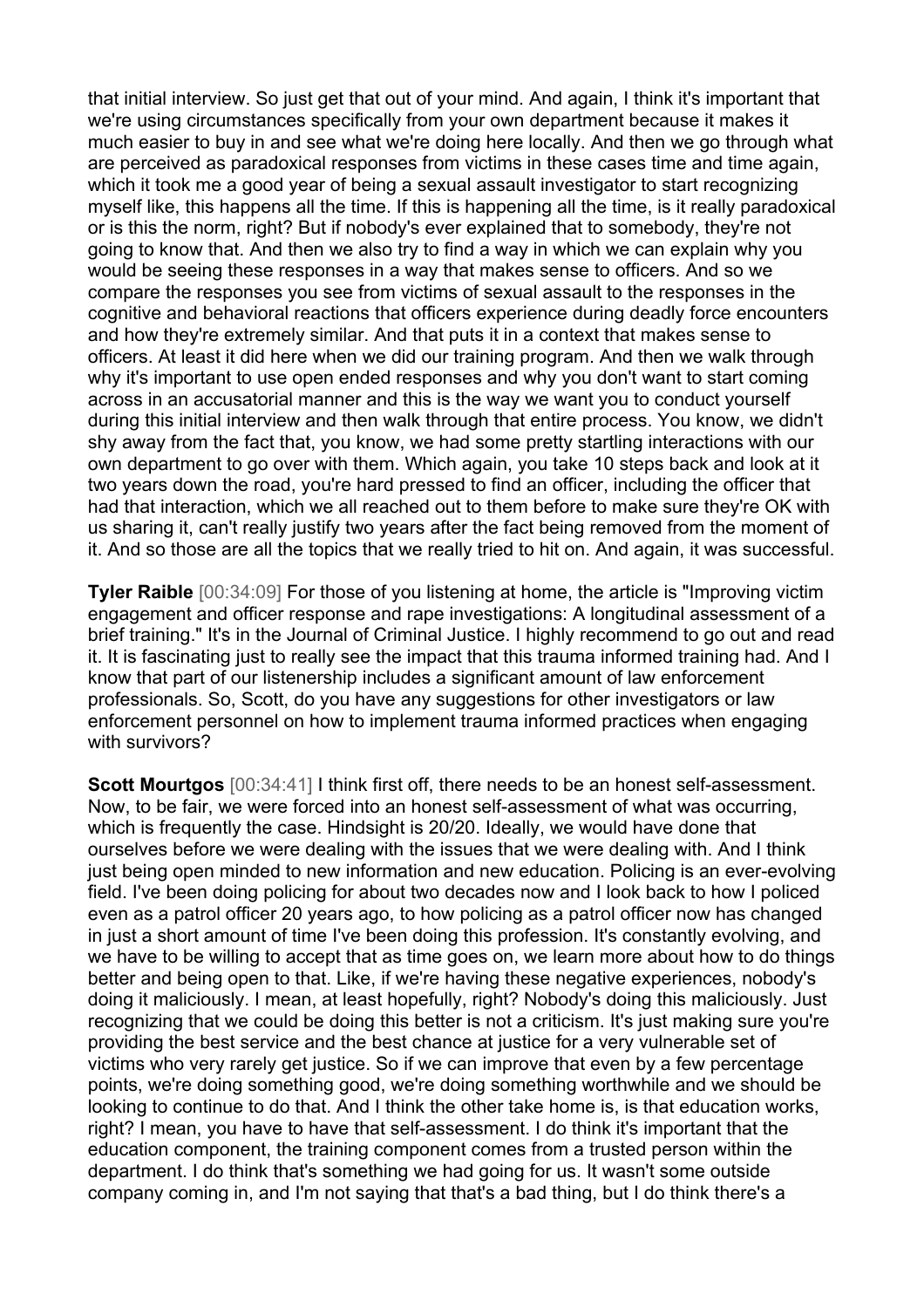difference, especially when you're training police officers who can be a difficult population to train for any police trainer, they will tell you the same thing, and that's not in a pejorative sense, it's just police officers are skeptical in general, and I think topics are more well received by trusted individuals within the agency that know what the culture there currently is and the difficulties of these cases because they've done it themselves. But again, the fact remains that the education works. You know, we're lucky to have Dr. Brad Campbell of the University of Louisville. He's currently in the process of trying to replicate there the success we had here, and we'll see if that holds up. But I think, you know, the two primary lessons to take away, at least what I would suggest from an organizational level is one, be open minded to actually critiquing yourselves and when you find that something could be improved upon, don't take it as an affront. Take it as an opportunity to improve and provide more justice to individuals who historically have not been able to get a lot of justice in these particular cases.

**Tyler Raible** [00:37:07] I really appreciate the nod towards the kind of ever evolving discipline and as a former educator, I really appreciate hearing that education works. Unfortunately, Scott, we are nearing the end of our time together. So what's next for you?

**Scott Mourtgos** [00:37:21] So one of the things I'm really excited about to see where it goes here locally, if I remember correctly, don't hold me to this date, but I think it was 2015 where we made the switch over to a mandatory sexual assault kit testing policy. As part of that policy movement, we had a decent amount of old cases that hadn't been tested over the years. And so part of that policy change was to go back and test all of those old cases as well, which we have been getting those results back now over the past year to two years at this point, and we're getting hundreds, hundreds of DNA matches. And I was lucky enough when I was promoted to lieutenant to be able to have an opportunity to go back and run the investigations division here and have a chance to change some things that I wish would have been changed back when I was a detective actually doing the work. And one of the things that I did at that time was, within our special victims unit, set up a cold case unit for these sexual assault cases because we have to do something with these hundreds and hundreds of cases. We owe it to the victims to do something with those cases if we have evidence now that can be followed up upon. And so those cases are now just starting to make their way through the justice system. So I'm excited to see where that goes. And then just also, I would be remiss if I did not mention the hard and dedicated work that all the detectives, not only in my agency, but I know everywhere put into these investigations. I will always and forever advocate for investigators that do the work investigating sexual assault crimes, whether it be against children or adults. It takes a special individual to be able to work in that environment. Day in, day out, hundreds and hundreds of cases every single year. And I think it's important that we recognize that. I think it's important that we support them. And I think it's important that we give them the resources that they need to be able to give the best chance at justice to these victims that they're trying to help. Rather than laying the blame at individual officers' feet, what are we doing as a system to make sure that they can be successful? Are we staffing special victims units appropriately? Are we funding our crime labs appropriately? Are we working with our prosecuting agencies to make sure that prosecutions are occurring when cases are turned over to them? All of those things are essential components driving whether or not an individual is held accountable for one of these actions. Not an individual detective who is often overwhelmed and trying to tread water. So I think it's important, at least for me, to acknowledge the hard work and dedication of all of those women and men, and at least hearing it from me if they actually listen to this podcast that I appreciate their work and everybody else should as well.